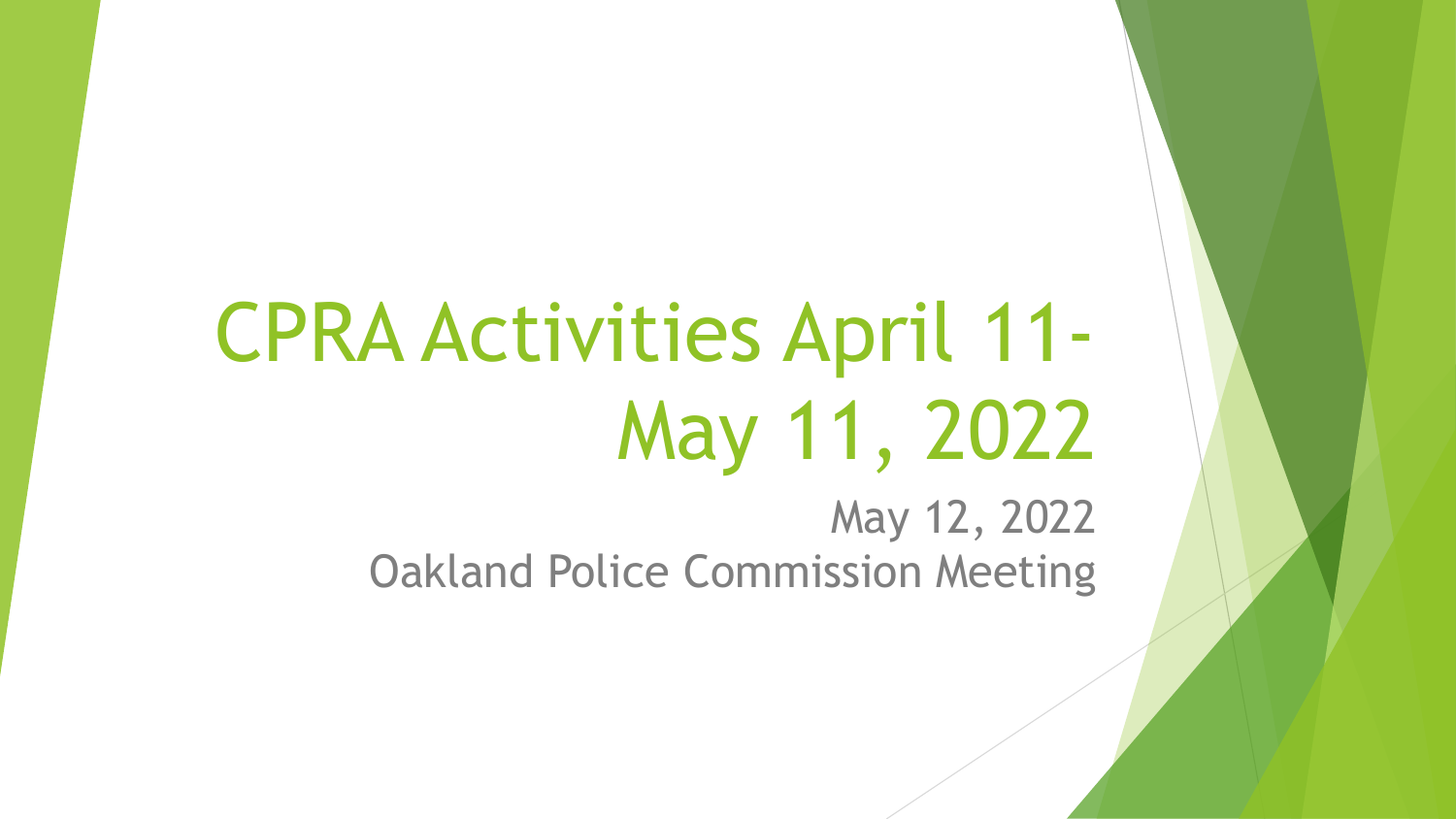# Introduction: Interim Executive Director Aaron B. Zisser

U.S. DOJ Civil Rights Division

San Jose Independent Police Auditor

San Francisco DA's Office, Independent Investigations Bureau

Other independent oversight work

Started as Interim ED April 11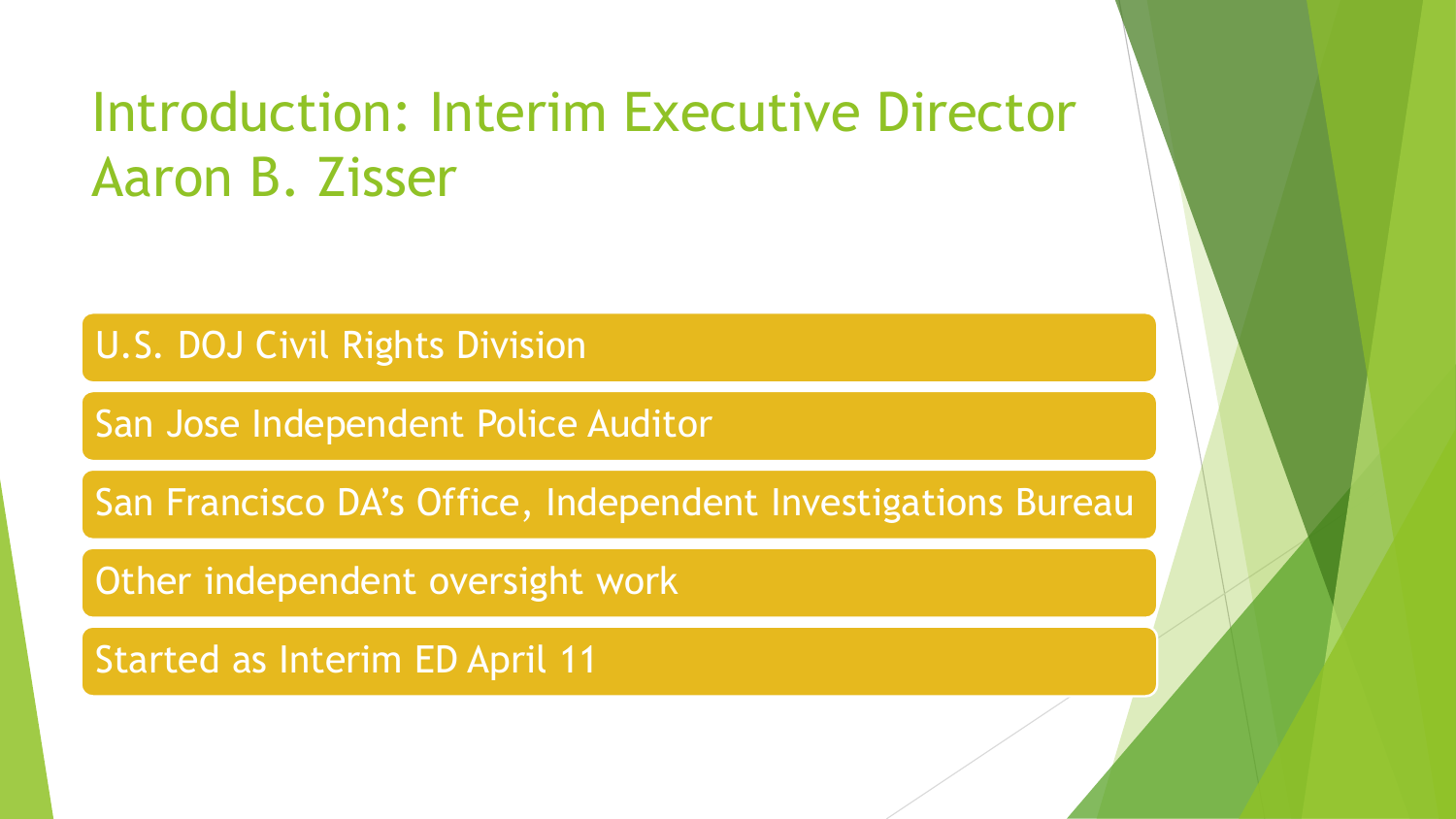# First 30 days

Significant changes in the last 30 days

Working with team on comprehensive internal review of processes and approach

But some things cannot wait

So much change in the last few years

CPRA needs to change, too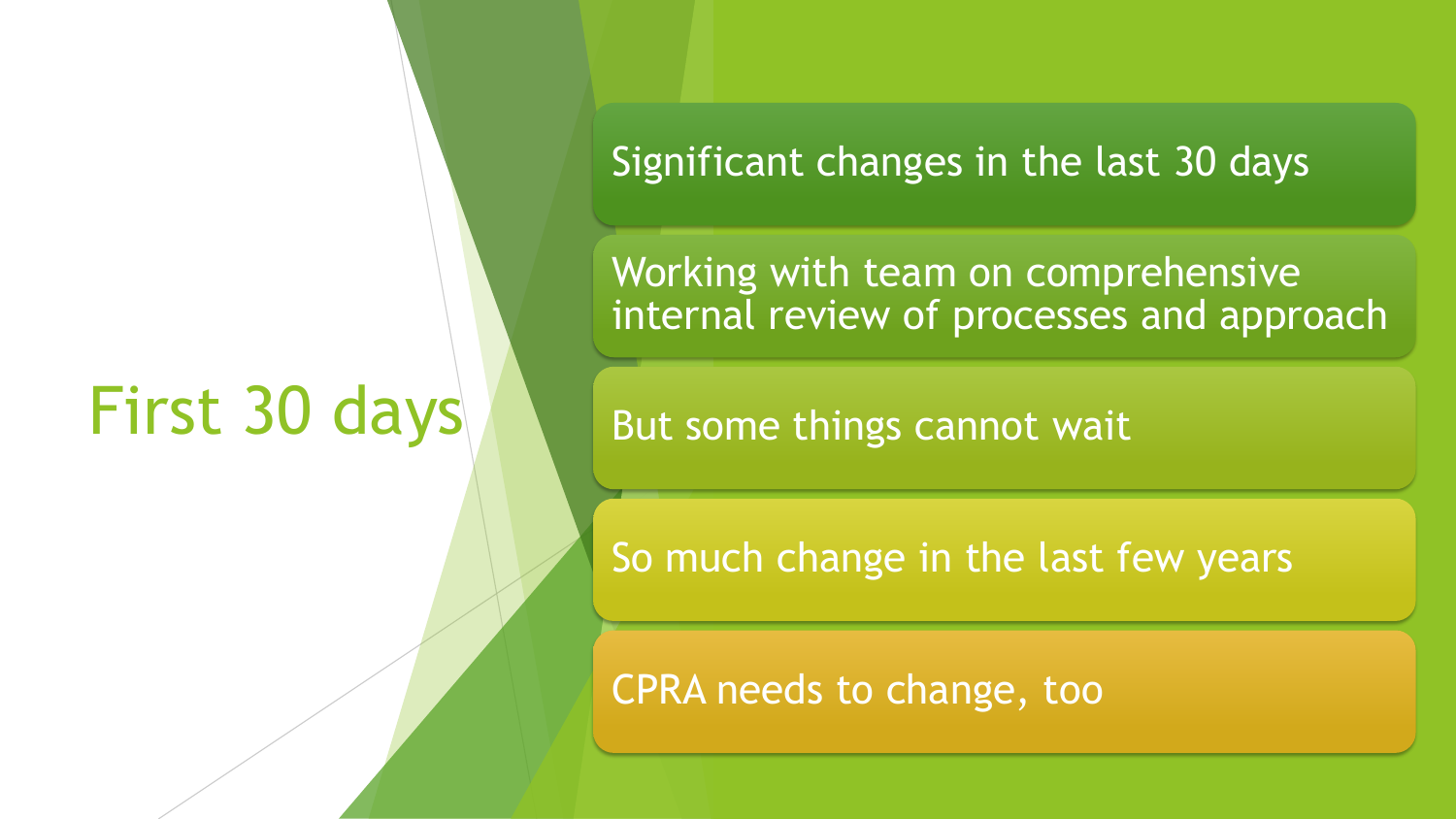# First 30 days: Activities April 11-May 11

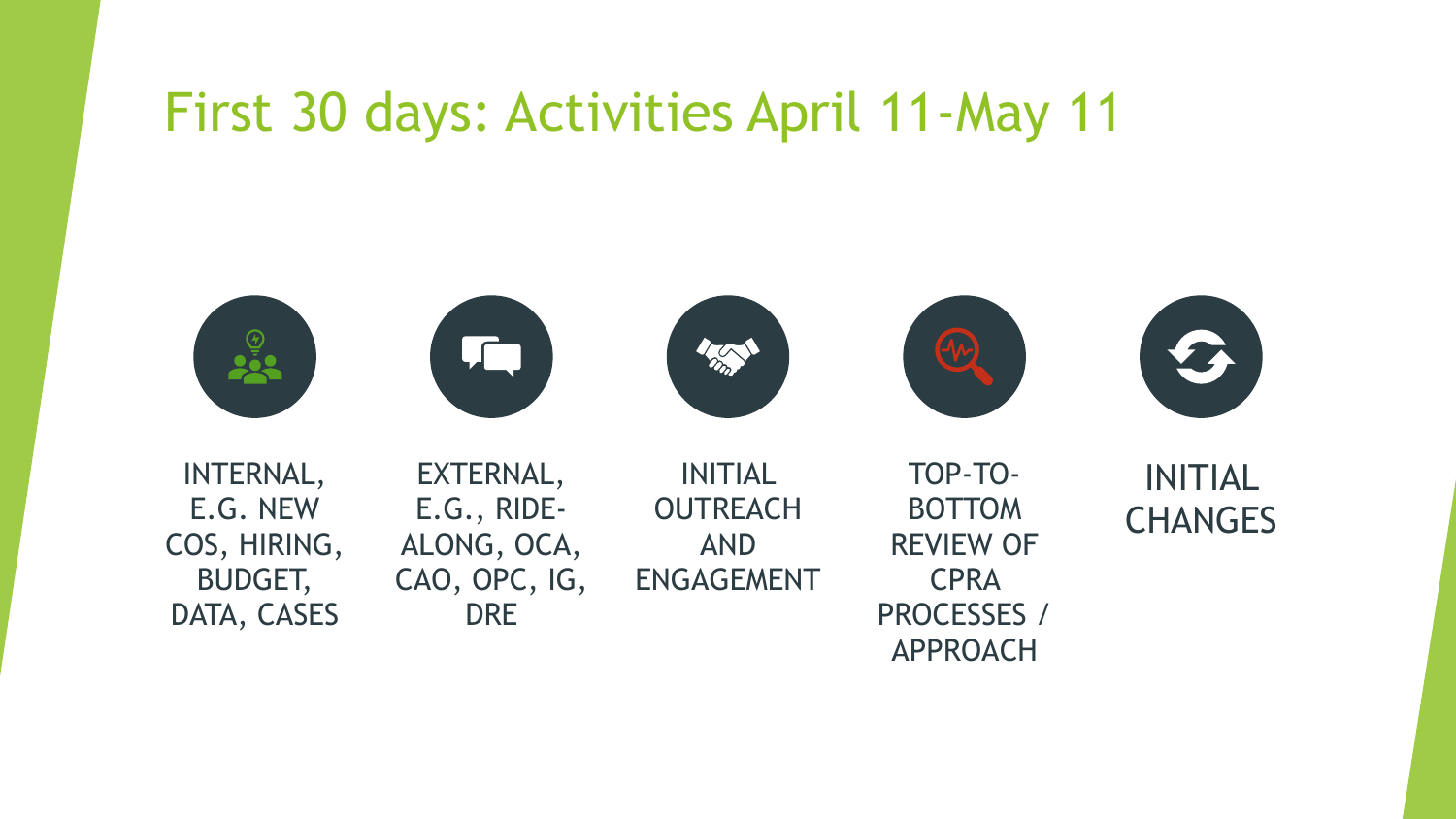# Comprehensive review of CPRA processes and systems, resulting changes





TOP-TO-BOTTOM REVIEW OF CPRA PROCESSES / APPROACH

#### INITIAL CHANGES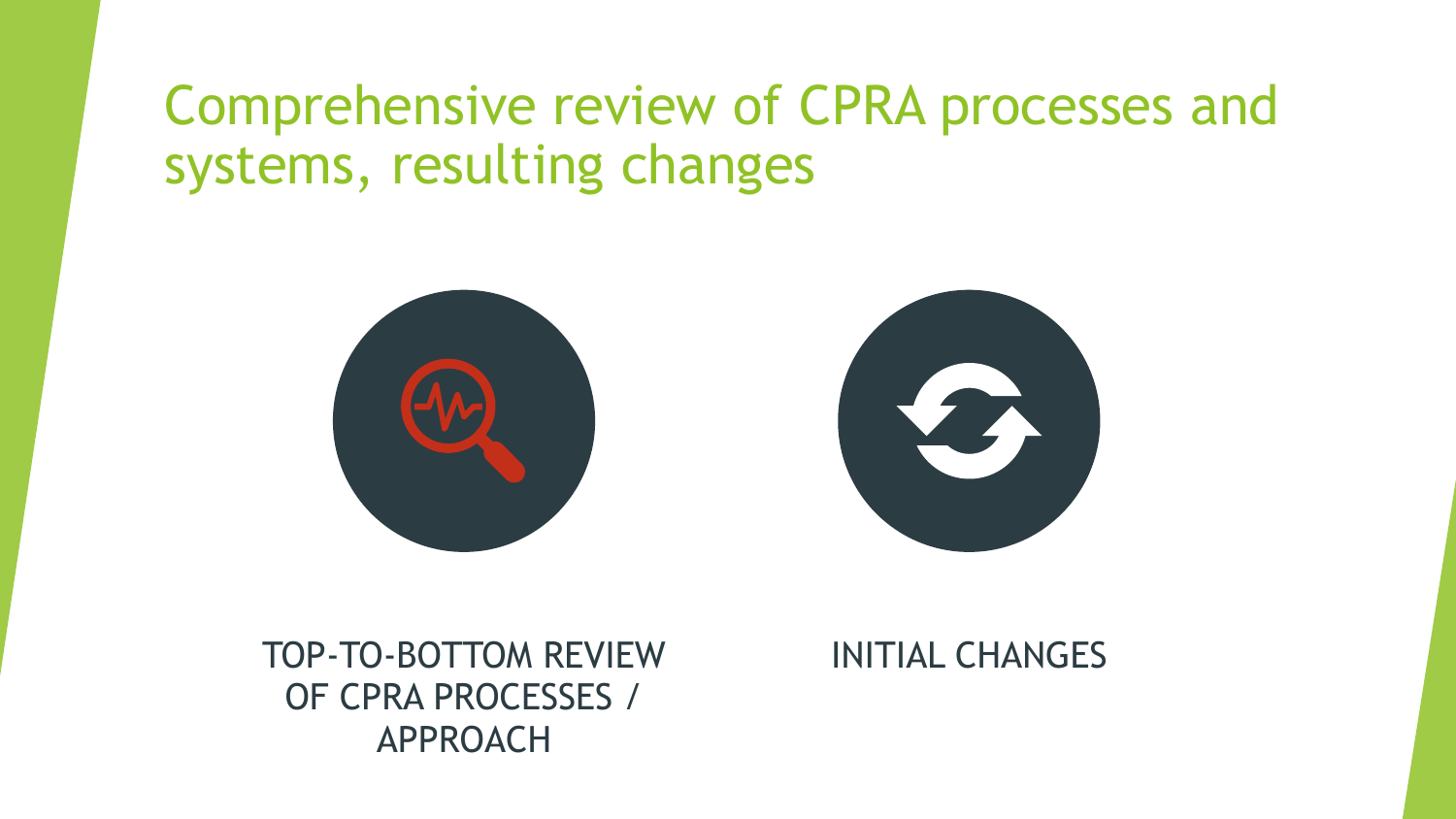# Goals: Effective independent oversight









**Trustworthy** investigations and outcomes

Trust in our investigations and outcomes

Supportive internal culture

**Community** awareness and input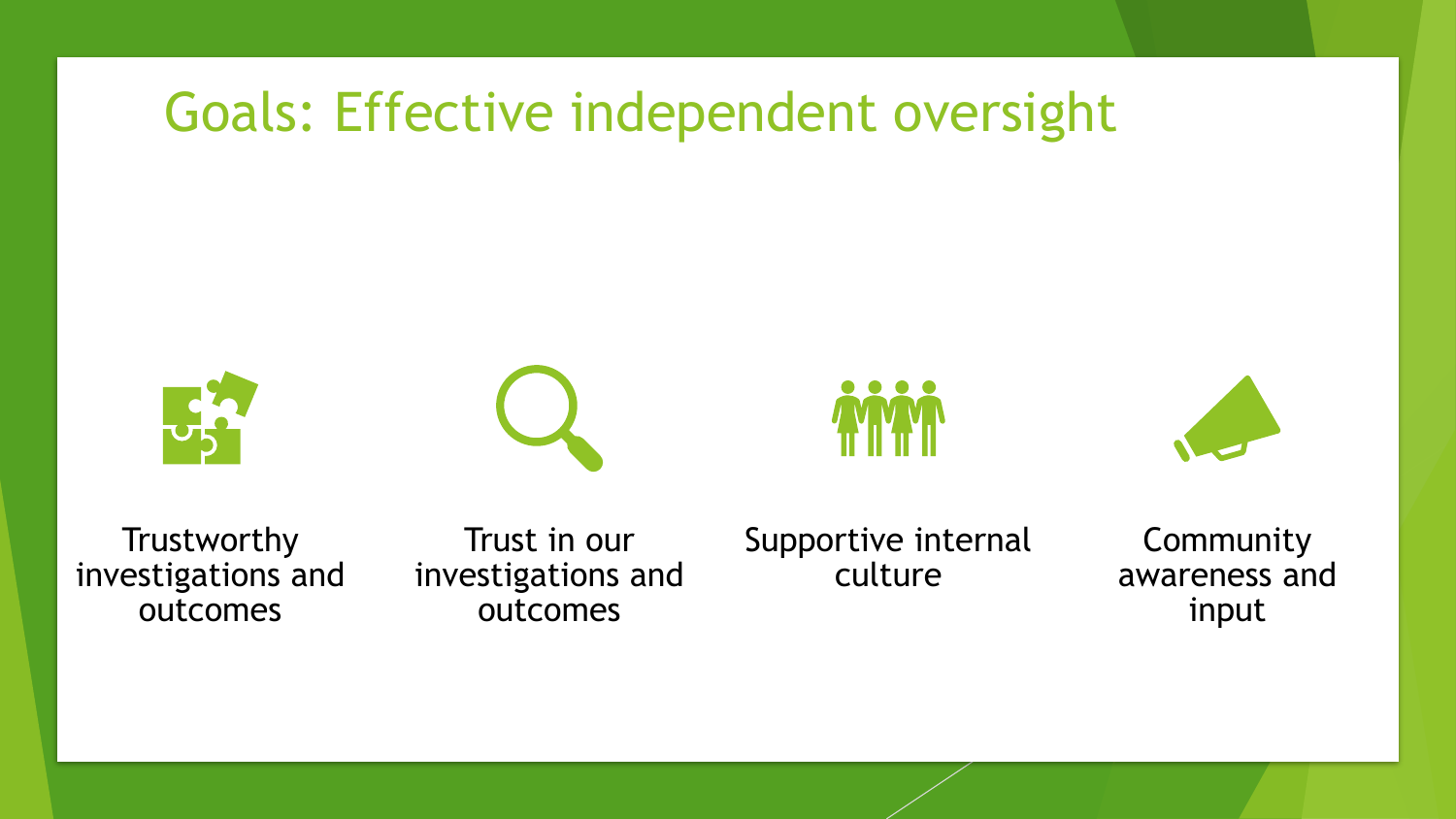# Building and refining the **tools** for reaching our goals: A Race and Equity Framework

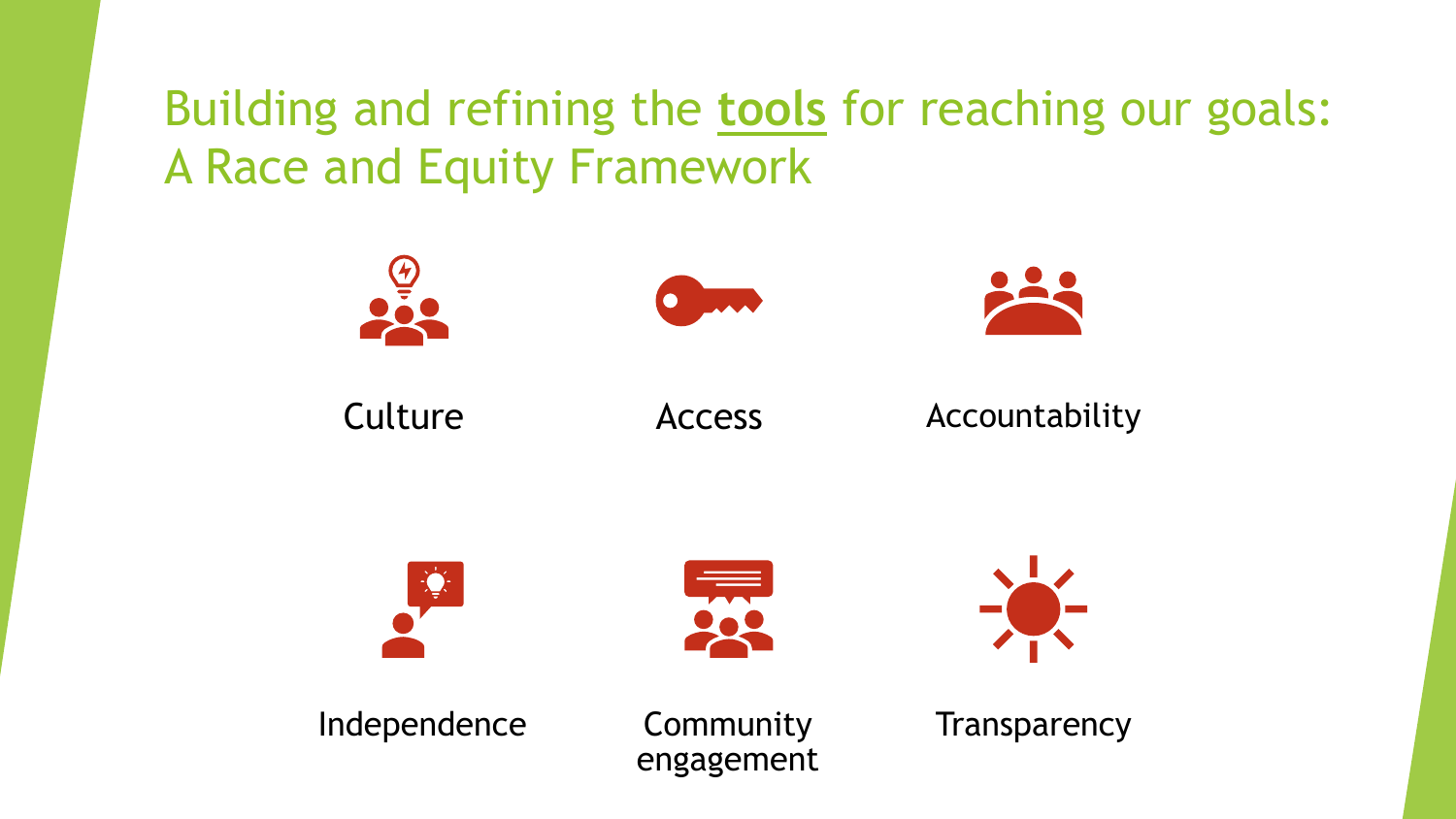# **Culture**

| Staff input into<br>processes and<br>process changes | Hiring and retention                             | Support one another<br>in difficult work                                                |
|------------------------------------------------------|--------------------------------------------------|-----------------------------------------------------------------------------------------|
| Mission / History                                    | Accountability,<br>transparency,<br>independence | Connection to the<br>work/people we<br>serve - community<br>engagement, ride-<br>alongs |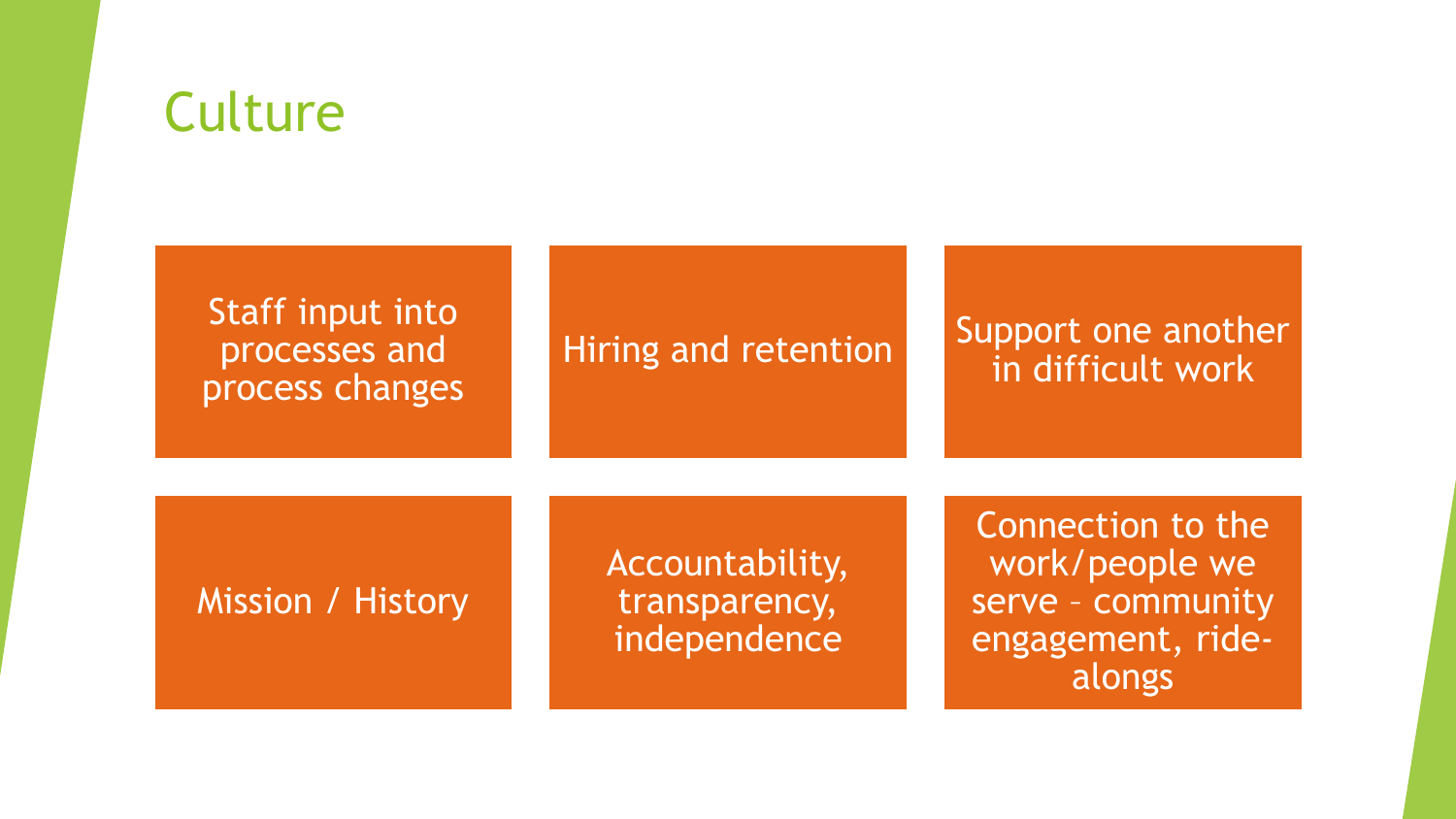## Access





## COMPLAINTS DIRECT ACCESS TO OPD **DATABASE**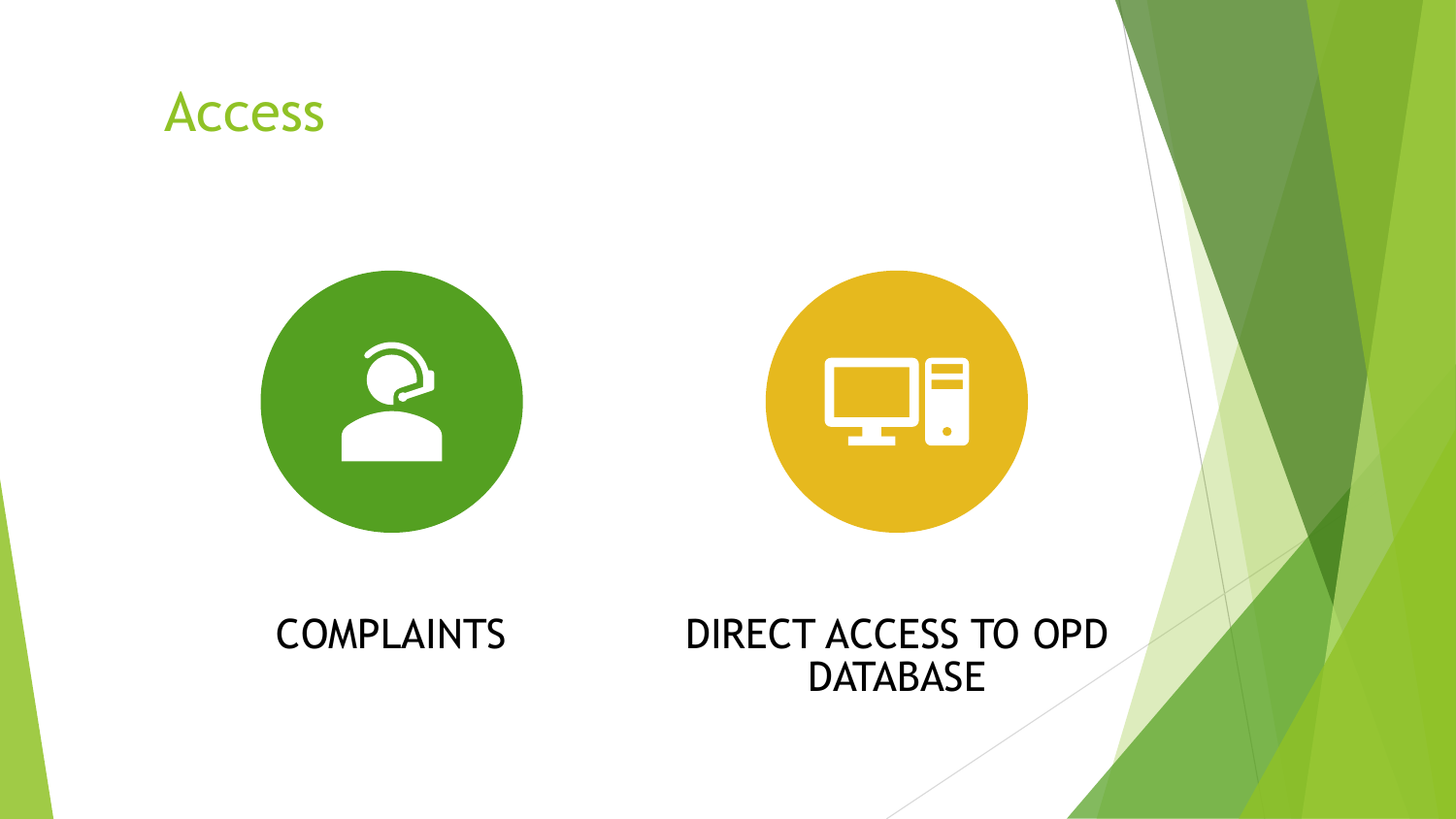# Accountability

# Community

# Commission

# Inspector General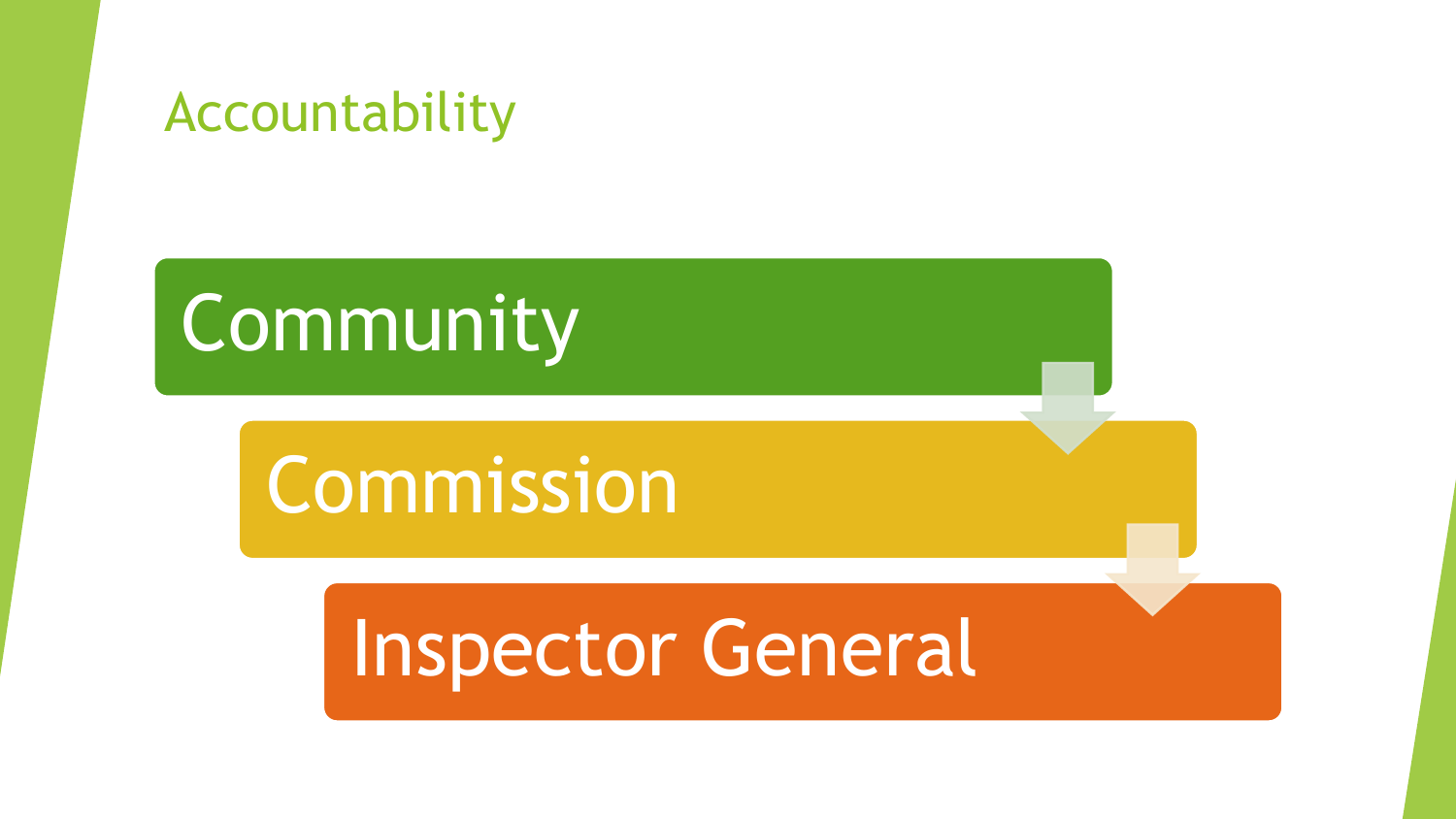# Accountability: Internal and External

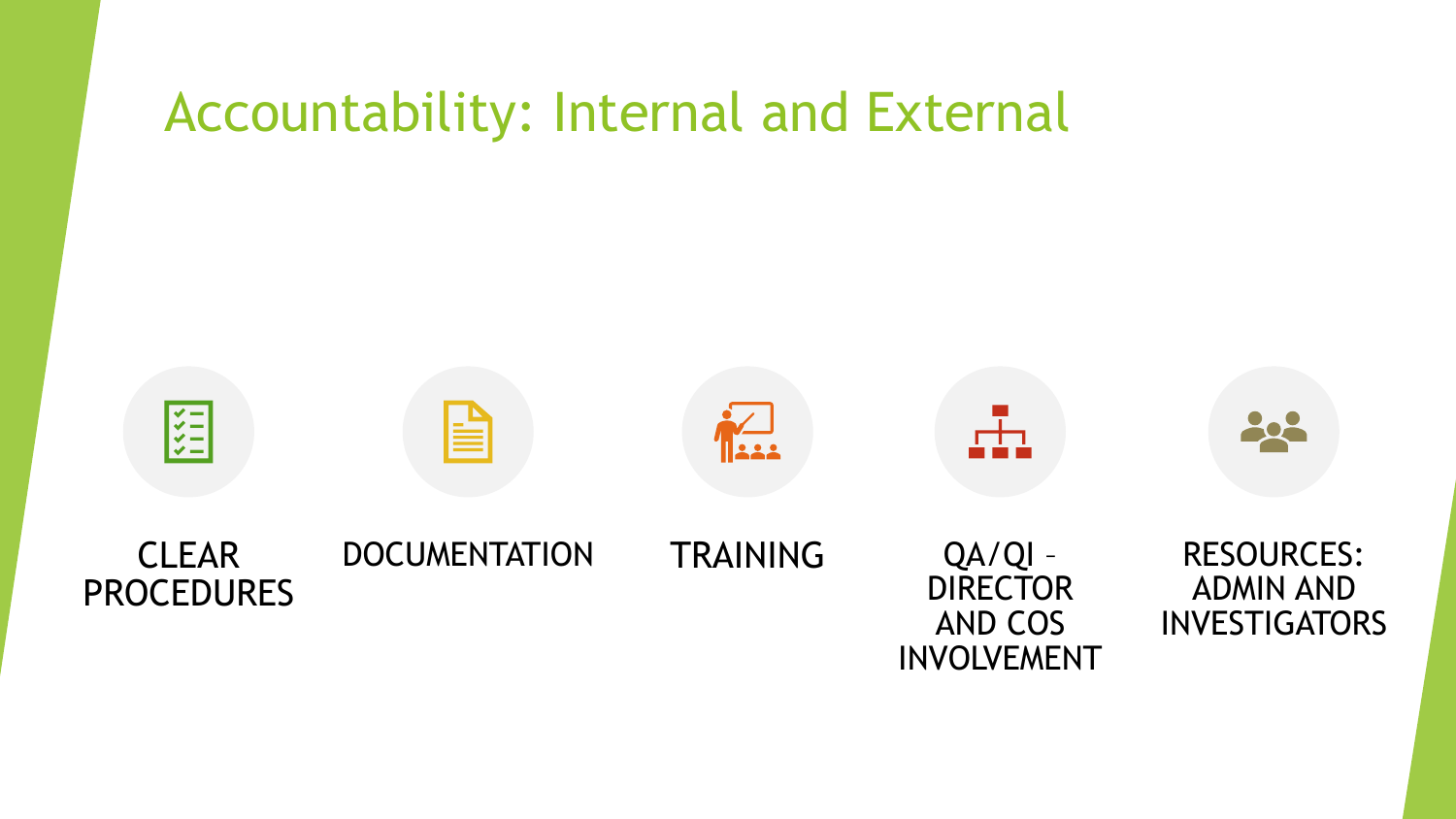## Accountability: Investigations process

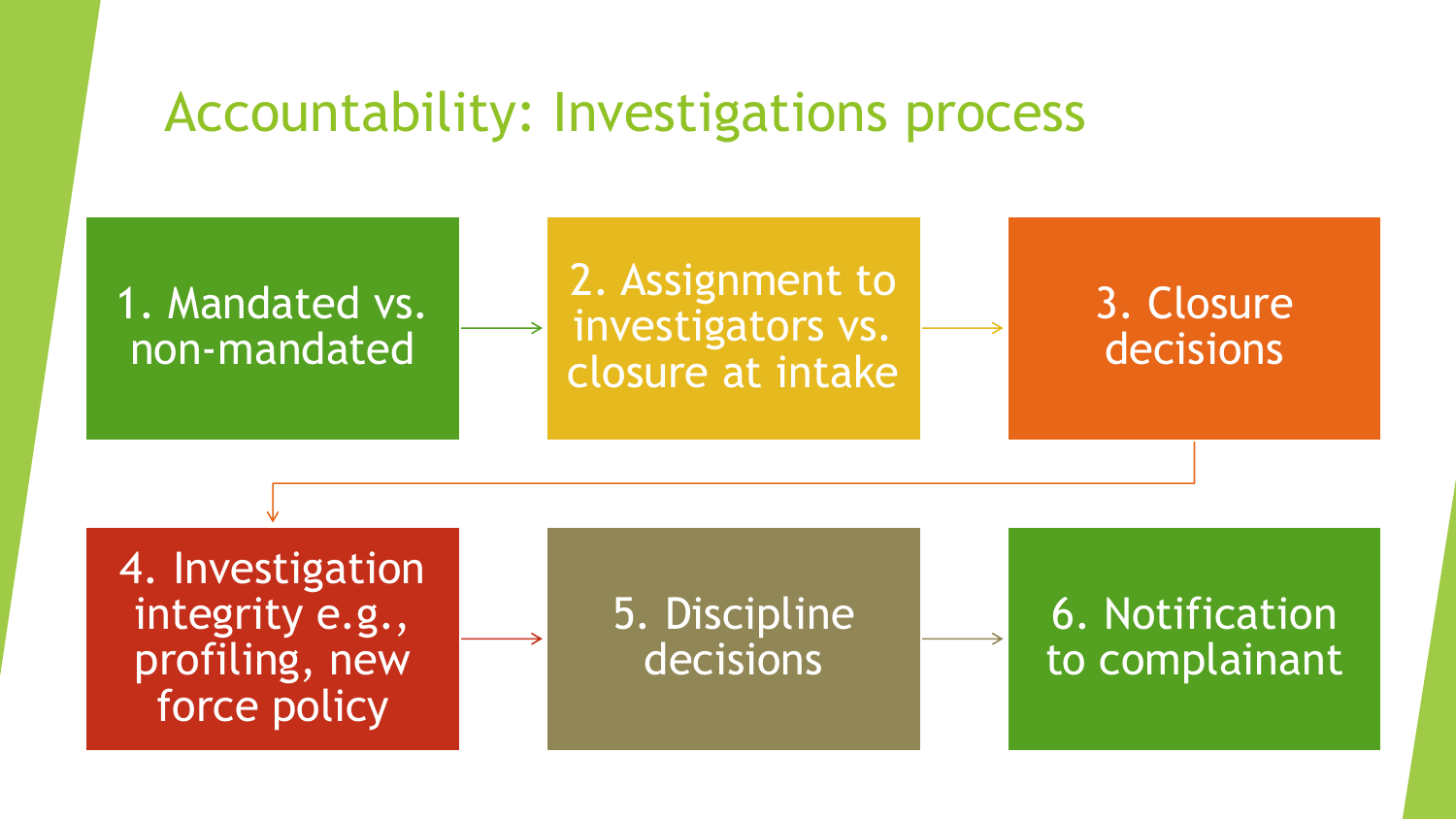# Independence



# Parallel investigations

Independent analysis & conclusions

Force Review Public perception / trust

Boards

Access Investigative model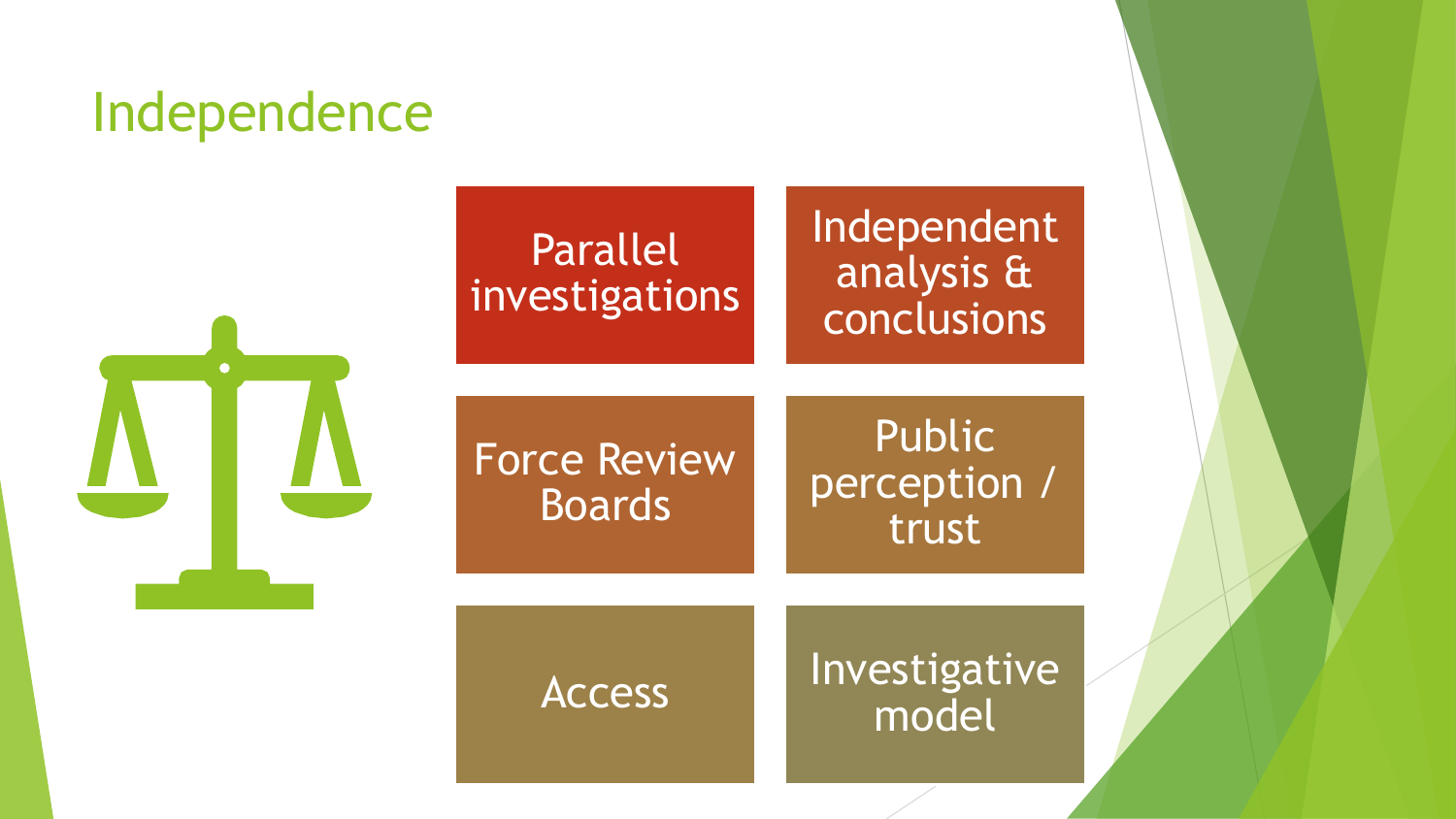#### Community engagement 團 To a **ASS**  $\sim$ **STRATEGY** EXTERNAL **OUTREACH OUTREACH PARTNERSHIPS** ABOUT AND MATERIALS **OUTREACH** PLANNING 當 INTERNAL **STAFF** PARTNERSHIPS **PARTICIPATION**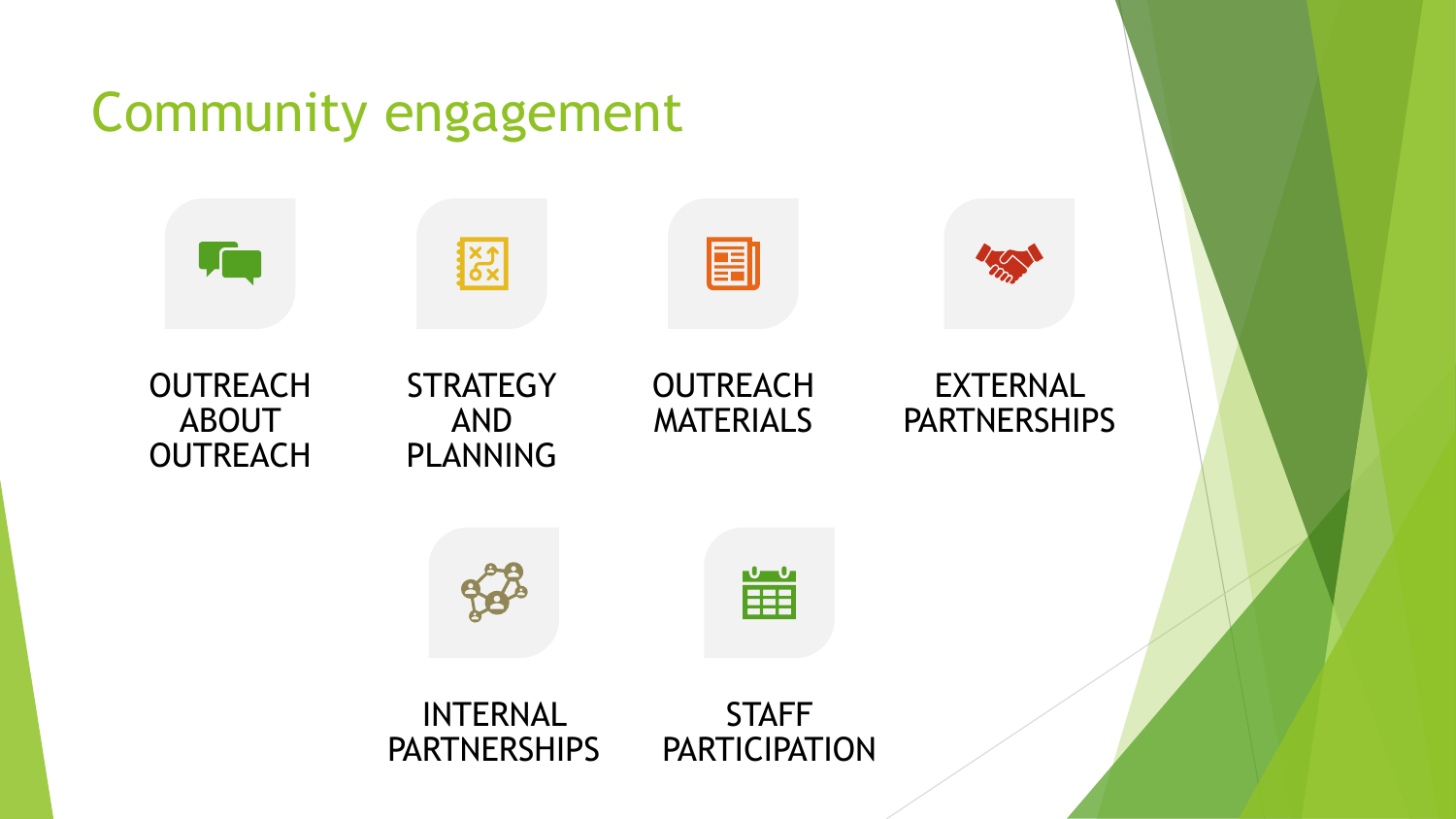# Initial outreach and engagement

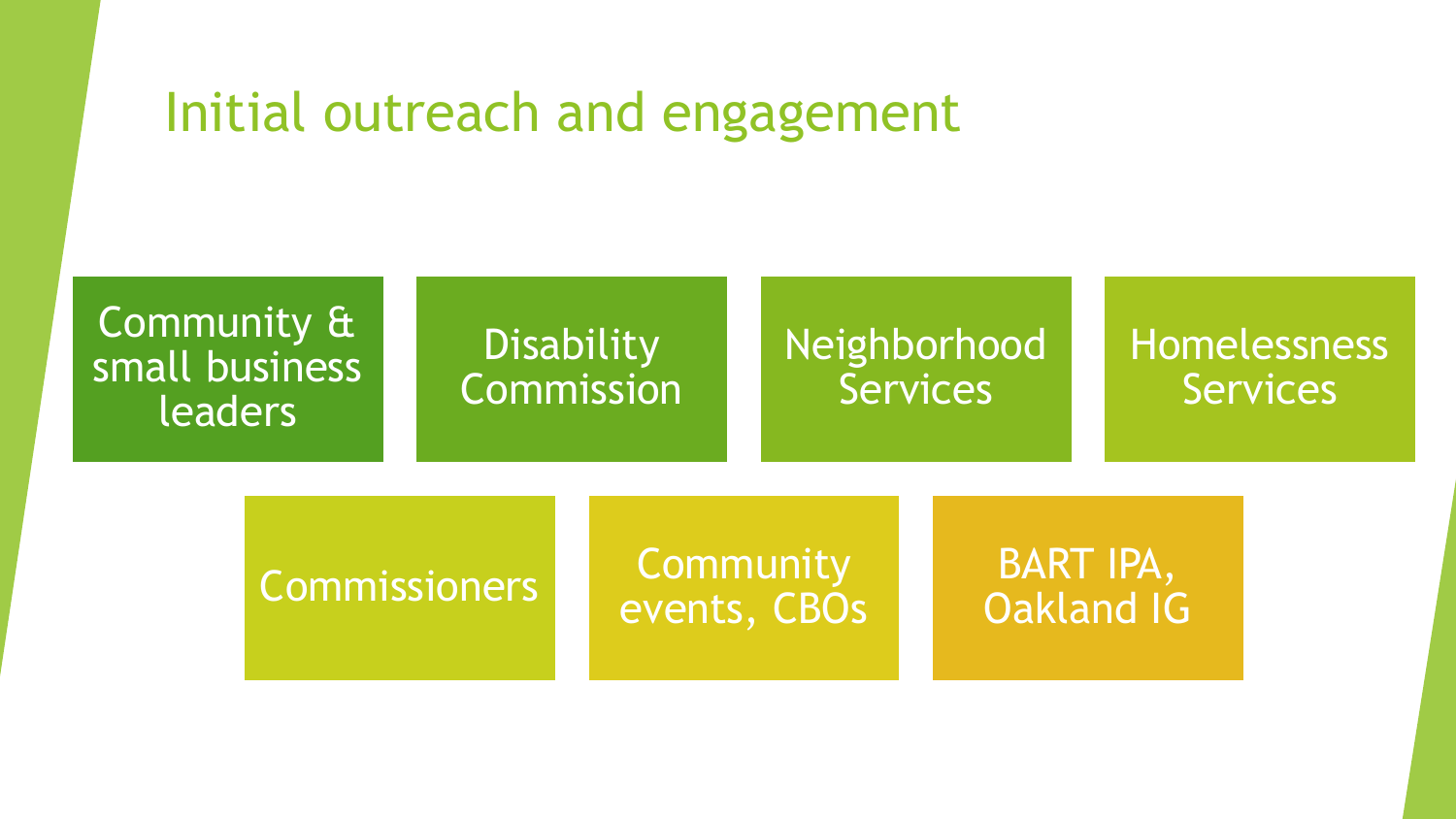# Communities to engage

#### Black, Latine, Asian communities

## Immigrant communities

## LGBTQ communities

#### Re-entry / formerly incarcerated

Disability / mental health communities

Homeless community

## Neighborhoods, businesses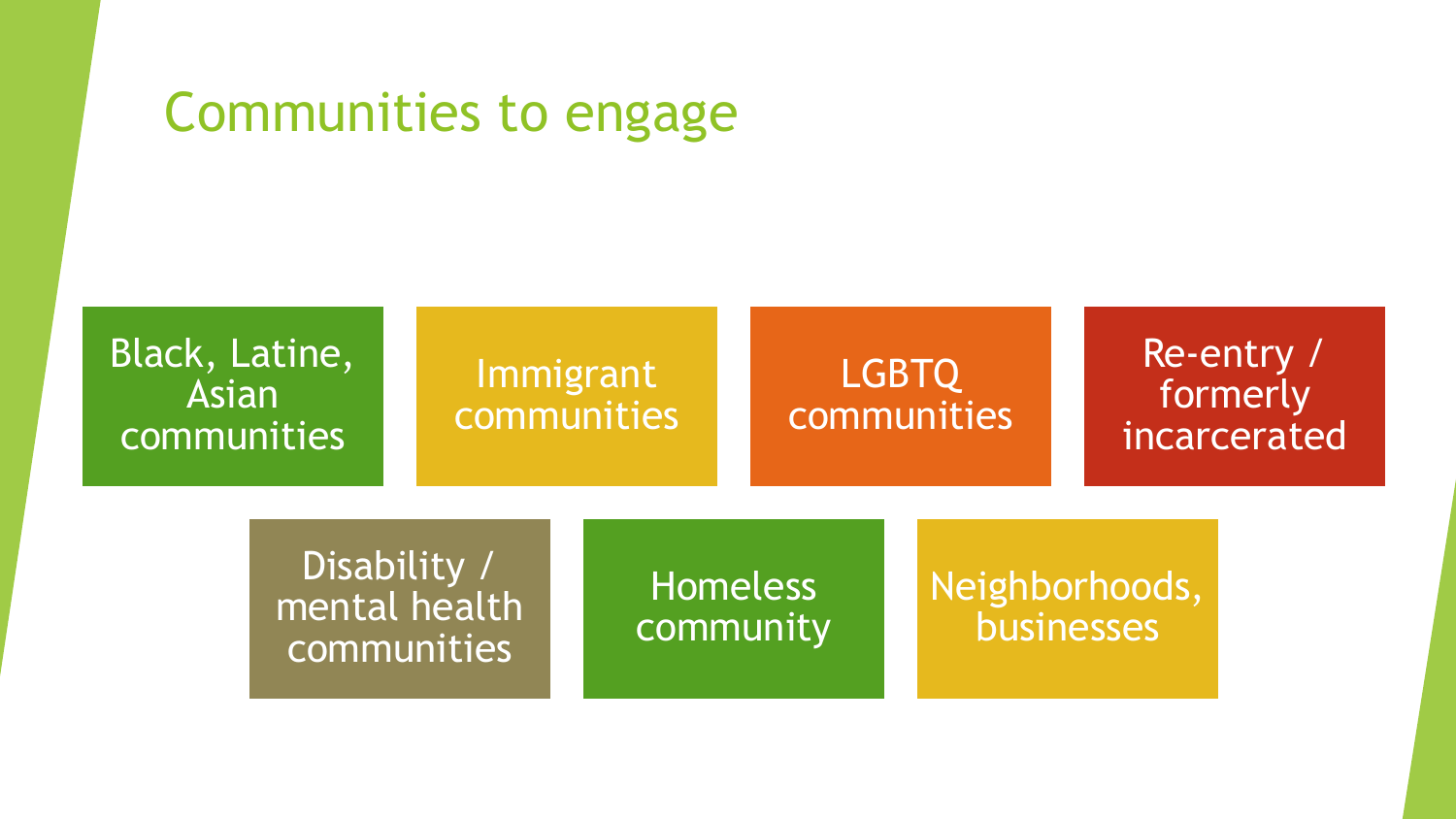

Using the database to collect and report data

> Collecting more data, e.g., discipline process

> > Database reports, e.g., types of force

Narrative case summaries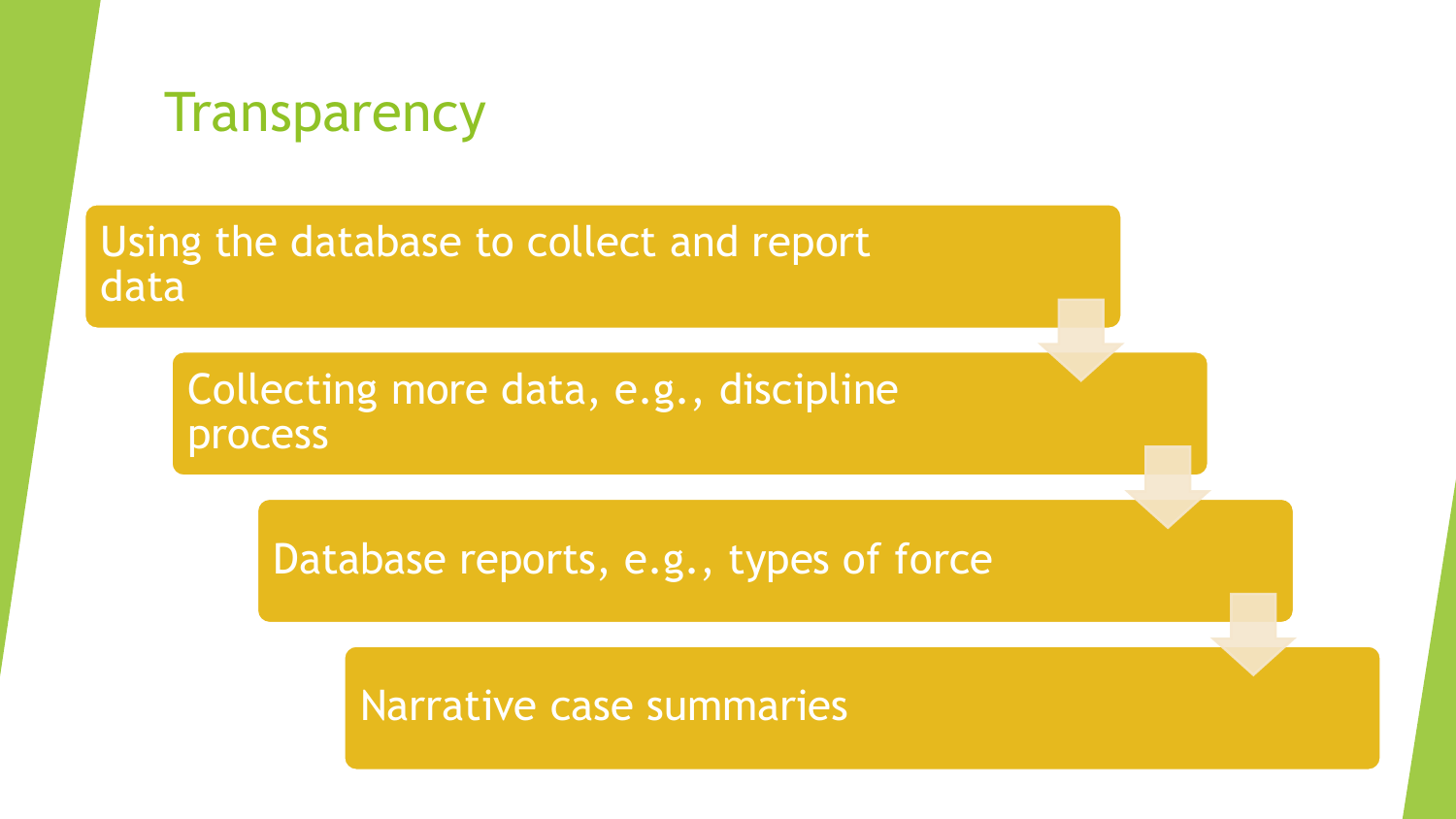# Transparency: Narrative case summaries





Monthly statistical reports

Discussions and analysis New procedure to draft

narrative summaries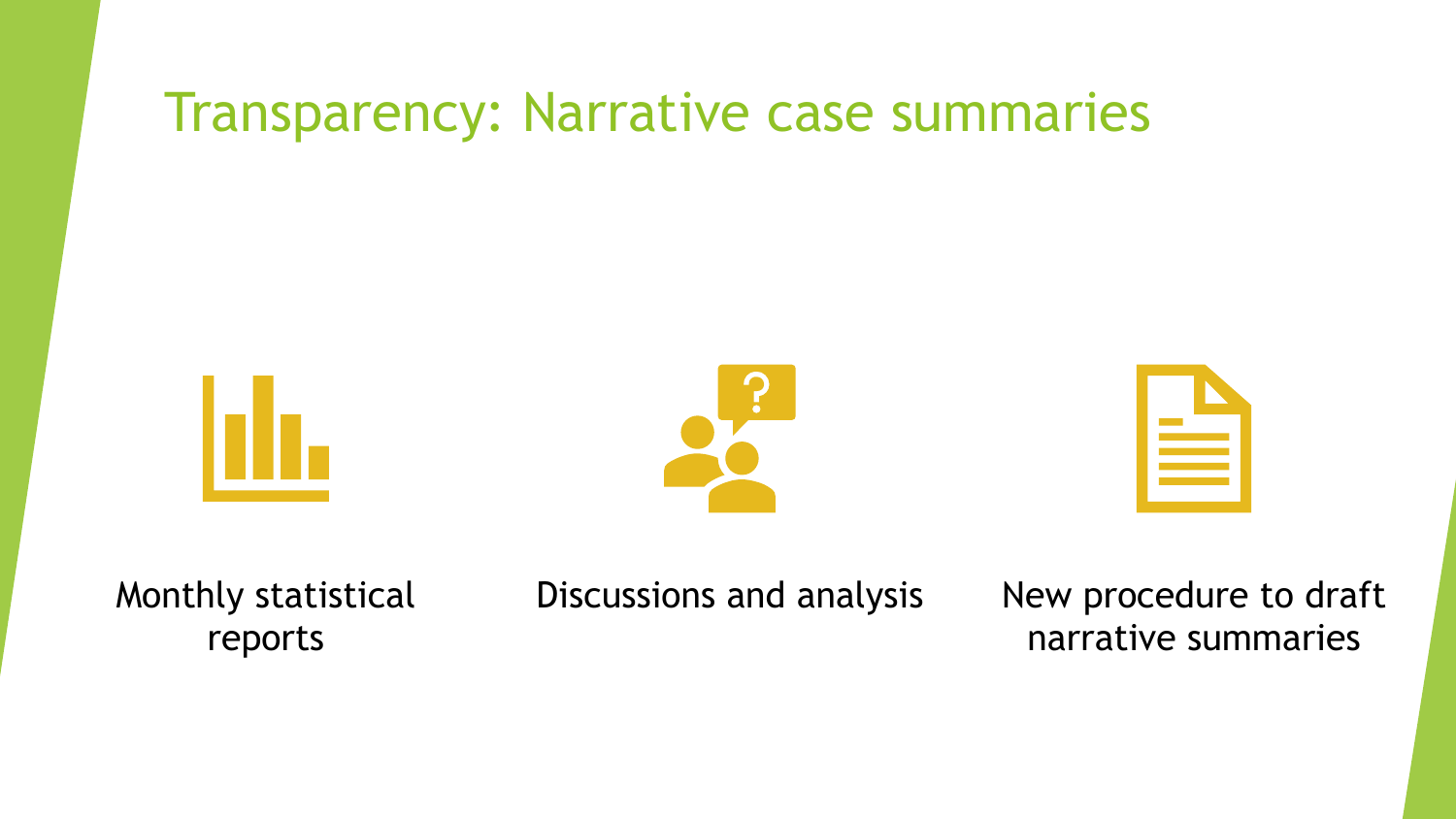# Recap: Changes in the first 30 days

- **Race and Equity framework:** Culture, internal review, outreach
- **Greater access:** Complaint info, OPD database (ongoing)

## **Accountability:**

- ▶ Top-to-bottom review of investigations processes
- Responsiveness to IG and Commission
- Initial SOP, e.g., closures pre- and post-intake, discipline decisions
- Responsiveness to complainants
- **Focus on investigations and independence**
- **Community engagement:** Materials, strategy, initial outreach, partnerships

## **Transparency:**

- Improved data & reporting
- Case summaries